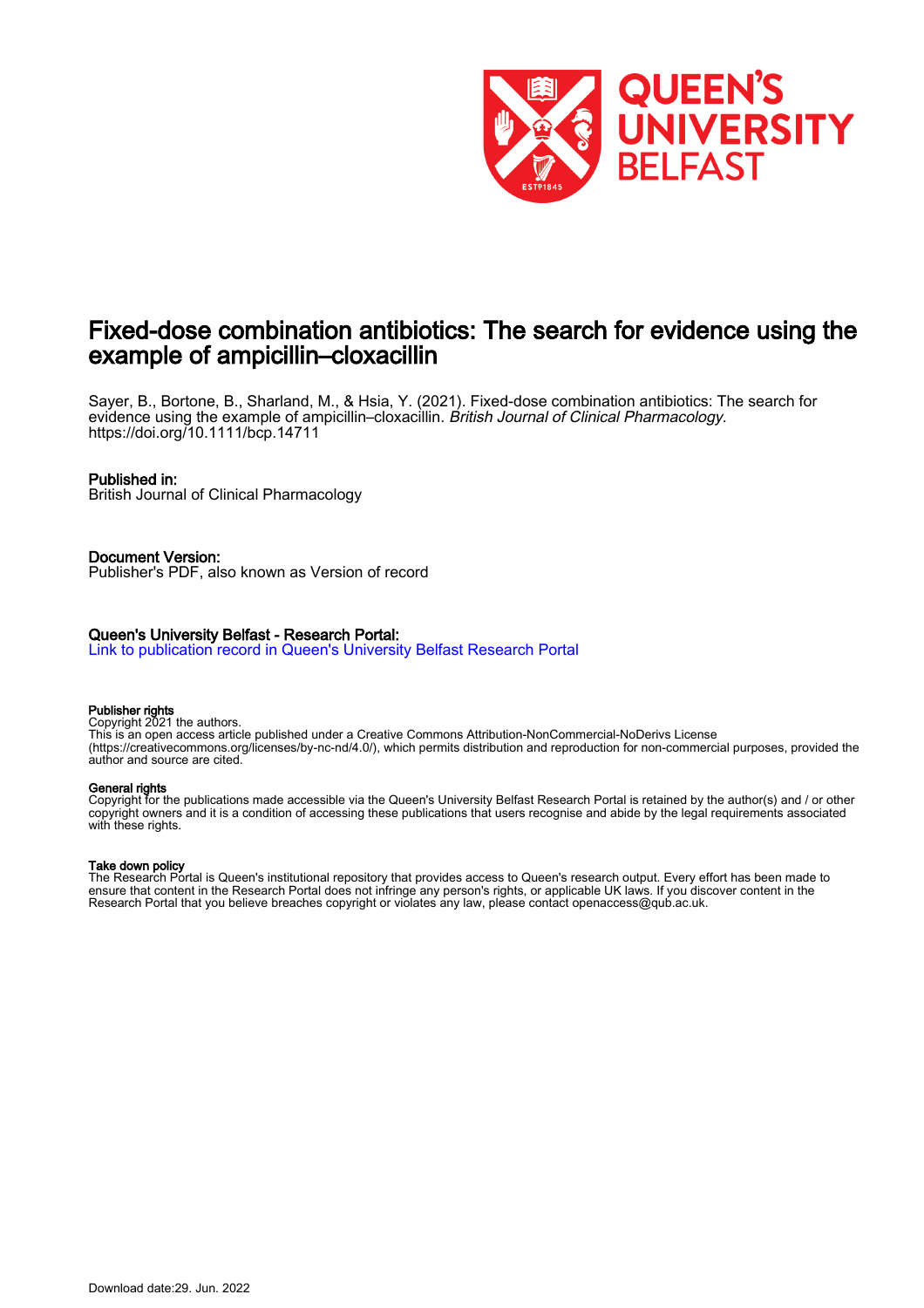## SHORT REPORT



# Fixed-dose combination antibiotics: The search for evidence using the example of ampicillin–cloxacillin

Ben Sayer<sup>1,2</sup>  $\bullet$  | Barbara Bortone<sup>3</sup> | Mike Sharland<sup>1</sup>  $\bullet$  | Yingfen Hsia<sup>1,4</sup>  $\bullet$ 

1 Paediatric Infectious Disease Research Group, St George's University of London, UK

2 Newcastle Upon Tyne Hospitals NHS Foundation Trust, UK

3 Dipartimento di Scienze della Salute, University of Florence UNIFI, Italy

4 School of Pharmacy, Queen's University Belfast, UK

**Correspondence** Dr Yingfen Hsia, 97 Lisburn Road, Belfast BT9 7BL. UK. Email: [y.hsia@qub.ac.uk](mailto:y.hsia@qub.ac.uk)

High consumption of irrational fixed-dose combination (FDC) antibiotics may pose a threat of antimicrobial resistance. In India, ampicillin–cloxacillin was the second highest sold FDC antibiotic behind amoxicillin and clavulanic acid. There remain, however, questions about its efficacy and safety and a lack of regulatory approval. We undertook a literature review for ampicillin–cloxacillin to identify available data on the safety and efficacy of its used as FDC. We identified 1071 studies for screening and 81 studies were considered for inclusion. Only 12 studies in English language were accessible full texts for final review. None of the studies identified provided strong evidence that ampicillin–cloxacillin differed in safety or efficacy to other treatments used, and in particular to the component antibiotics used alone. To fully assess the efficacy and safety of ampicillin–cloxacillin and other FDCs, a standardised search format would be required. This should include broad international collaboration, including contacting the relevant regulatory authorities to facilitate a more evidencebased approach to their use.

#### KEYWORDS

antibiotics, antimicrobial resistance, fixed-dose combination, literature review

# 1 | INTRODUCTION

Emerging antimicrobial resistance (AMR) is a global public health crisis. One major concern is high consumption of clinically irrational fixed-dose combination (FDC) antibiotics, as it may potentially pose a threat to tackling  $AMR<sup>1</sup>$  an issue identified as early as the 1960s.2 However, there remain limited data on FDC antibiotic use at an international level. Determining the evidence for the use of FDC antibiotics will be important for policy makers to strengthen regulations for manufacturing these drugs. For example, India is 1 of the largest consumers of antibiotics, $3$  and ampicillin-cloxacillin is the second highest sold FDC antibiotic in this country.<sup>1</sup> It is second only to co-amoxiclav, 1 of the most commonly used FDC antibiotics worldwide,<sup>4</sup> an FDC comprising the penicillin class antibiotic amoxicillin and clavulanic acid, a β-lactam class drug that combats AMR

by inhibiting bacterial β-lactamases.<sup>5</sup> In contrast, ampicillin-cloxacillin, when sold as an FDC contains 2 different functional antibiotics, and has not been approved by the Central Drugs Standard Control Organization (CDSCO) in India, the UK Medicines and Healthcare Products Regulatory Agency, the European Medicines Agency or the US Food and Drug Administration.<sup>1</sup> Although ampicillin-cloxacillin as FDC formulation has not been granted approval by many regulatory agencies, ampicillin and cloxacillin are listed separately in the World Health Organization Model List of Essential Drugs. In India, ampicillin and cloxacillin were approved by CDSCO in August 1965. Dicloxacillin was approved by CDSCO in July 1978. In December 2006, CDSCO granted approval for ampicillin (250 mg) and dicloxacillin (250 mg) as FDC formulation in India. It also needs to be addressed that many FDCs are granted approvals by local authorities not CDSCO in India. Although there is not a clear clinical

This is an open access article under the terms of the [Creative Commons Attribution-NonCommercial-NoDerivs](http://creativecommons.org/licenses/by-nc-nd/4.0/) License, which permits use and distribution in any medium, provided the original work is properly cited, the use is non-commercial and no modifications or adaptations are made. © 2020 The Authors. British Journal of Clinical Pharmacology published by John Wiley & Sons Ltd on behalf of British Pharmacological Society.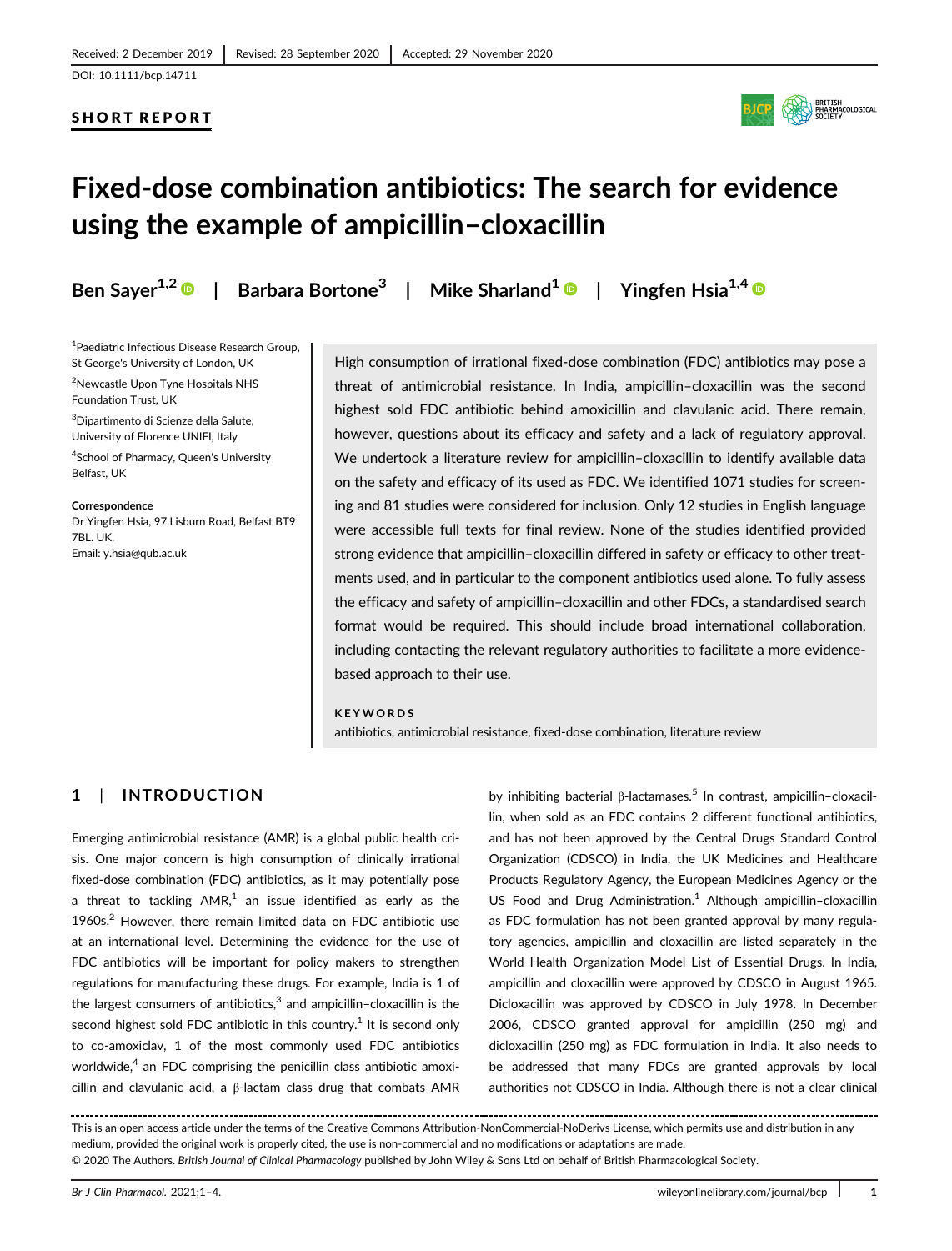reason for using ampicillin–cloxacillin as an FDC, its continued use may be also related to the unavailability of cloxacillin independently in India.<sup>6</sup> In India and Nigeria, the use of this FDC has been reported for intravenous antibiotic prophylaxis in surgery and by oral or parenteral administration as empiric antibiotic therapy for infectious diseases in adults and children.<sup>7,8</sup> There remain, however, questions about its efficacy and safety.

We undertook a literature review of papers for ampicillin– cloxacillin with the primary objective of summarising available data on the safety and efficacy of ampicillin–cloxacillin used as an FDC. A secondary objective was to explore the feasibility and potential challenges of systematically reviewing the safety and efficacy of FDC antibiotics generally.

# 2 | METHODS

We searched the PubMed database in November 2018, without language or date restrictions, using the terms "ampicillin AND cloxacillin" for clinical studies of ampicillin–cloxacillin FDCs administered to humans. Our broad search strategy aimed to be as inclusive as possible. We aimed to identify studies presenting data on efficacy or toxicity of ampicillin–cloxacillin as an FDC in any population. We excluded studies where ampicillin and cloxacillin were not used in FDCs, reviews, news articles, pharmacokinetic studies, in vitro studies and animal studies. We also searched [ClinicalTrials.gov](http://ClinicalTrials.gov), the ISRCTN registry and the World Health Organization International Clinical Trials Registry to identify any ongoing clinical trials for this FDC. Single screening of titles, abstracts and full text articles was carried out by B.S., B.B. and Y.H.; if a reviewer was unsure of a study's eligibility, another reviewer was consulted.

#### What is already known about this subject

- Fixed-dose combination (FDC) antibiotics are being consumed in large quantities in India, 1 of the highest consumers of antibiotics worldwide.
- The inappropriate use of FDC antibiotics may be contributing to antimicrobial resistance.
- There is a lack of summarised international evidence to support the use of FDC antibiotics.

#### What this study adds

- An insight into the lack of efficacy and safety evidence for 1 of the most consumed FDC antibiotics in India, ampicillin–cloxacillin.
- An overview of the difficulties such a search entails and potential solutions for FDC antibiotic evaluation at national and global level.

#### 3 | RESULTS

We identified 15 studies with accessible full texts (open access or available through our institutional library) with 1 further available study identified from the reference list (Figure 1). A total of 12 papers with accessible full texts were published in English. Ten papers were published before 1980 and 2 after 2000.



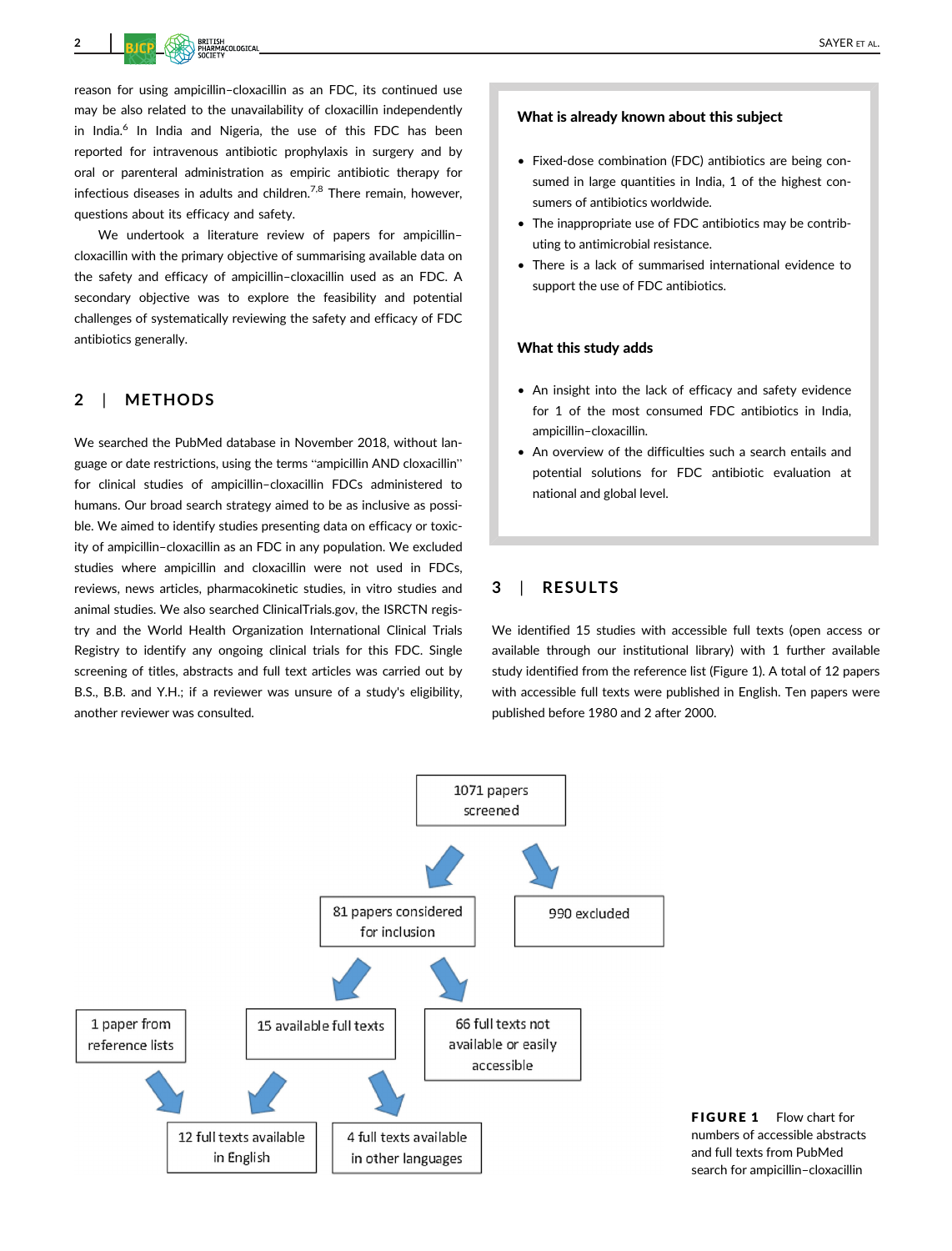One double-blind clinical trial from 1973 assessed ampicillin and cloxacillin prophylactic use in oral, pharyngeal and laryngeal cancer surgery.<sup>9</sup> The double-blind study from 1973 compared ampicillin and cloxacillin with a placebo in patients undergoing oral, laryngeal or pharyngeal surgery for neoplastic lesions. $9$  The study reported the frequency of postoperative wound and respiratory infections to be higher among the placebo-treated patients (36 vs. 17%, P < .05 [no further statistical details given]) and did not report any untoward effects from the FDC therapy. There were 2 randomised clinical trials that utilised ampicillin–cloxacillin FDCs as prophylaxis in elective caesarean sections, both published in the  $2000s$ .<sup>10,11</sup> There were limited data from the 2 most recent studies looking at its use as prophylaxis in caesarean sections, carried out in Nigeria<sup>10</sup> and Sudan.<sup>11</sup> The Nigerian study compared a single dose of ceftriaxone with multiple doses of a regimen comprising ampicillin–cloxacillin, gentamicin and metronidazole,<sup>10</sup> so the relative efficacy of ampicillin-cloxacillin used alone could not be calculated. The study in Sudan compared a single dose of ceftriaxone with 3 doses of ampicillin–cloxacillin and did not find evidence of a difference in efficacy in preventing postoperative infection; however, the number of events recorded was small.

There was also a single-blind randomised trial comparing trimethoprim–sulfamethoxazole and ampiclox (ampicillin–cloxacillin in FDC) in older patients with severe exacerbations of chronic bronchitis that required hospitalization in  $1970.<sup>12</sup>$  The study included only 25 patients (12 receiving ampiclox and 13 receiving trimethoprim– sulfamethoxazole); treatment failed for 1 patient in each group. One case of sensitivity dermatitis was reported in the ampiclox group but no further side effects were reported.12

A case series of children with septic arthritis in 1975 reported good outcomes with a treatment regimen including oral ampicillin– cloxacillin but did not include comparisons with other treatments and did not specify whether it was used in an FDC. $^{13}$  A separate case series looked at the side effects of different antibiotic therapies and the subsequent reported colitis and diarrhoea as a potential side effect of their use in orthopaedic inpatients in London during a 19-month period in 1973-1974. $14$  Of 145 courses of ampicillincloxacillin prescribed, 25 (17.2%) were associated with diarrhoea. This was higher than reported for most of the other antibiotics and combinations, including ampicillin alone (4/42, 9.5%). Four of the full texts accessed were case reports<sup>15–18</sup>; these papers looked at the use of ampicillin and cloxacillin in a series of different contexts and for different populations, with some unclear as to whether it was used as an FDC so it is very difficult to draw firm conclusions from these.

One additional paper was identified from the reference lists of the screened studies.<sup>19</sup> This randomized, prospective study compared the efficacy of cefamandole naftate with a combination of ampicillin and cloxacillin as prophylaxis in cardiac surgery in  $1982.<sup>20</sup>$  They reported the overall rate of infection to be lower for the group given cefamandole instead of ampicillin and cloxacillin (total infections equal to 1.7% for the group given cefamandole and 13.7% for the group given ampicillin plus cloxacillin).20

None of these studies provided strong evidence that ampicillin– cloxacillin differed in safety or efficacy to the other treatments used, and in particular to the component antibiotics used alone. However, difficulties interpreting the results of these studies include a lack of clarity as to whether ampicillin–cloxacillin was administered as an FDC or as separate drugs<sup>13</sup>; presentation of data for the ampicillincloxacillin group combined with other treatments<sup>10</sup>; publication before the development of reporting standards for trials and observational studies; and lack of comparison groups in case series and case reports.

Of the 66 papers considered for full text screening but not available as full text, 40 had abstracts available (30 in English and 10 in other languages: 4 in Japanese, 3 in French, 1 in German, 1 in Italian and 1 in Norwegian). A further 8 studies in Japanese did not have abstracts available and were mostly published in the Japanese Journal of Antibiotics. A further 6 potentially informative studies were in Italian, of which neither abstract nor full text were available in English, 4 German, 3 French (2 only abstracts and 1 unavailable) amongst several others including Norwegian, Thai and Russian. None of these papers appeared to report randomized–controlled trials.

Our search of clinical trials registries identified 1 potentially relevant ongoing study: an open label trial comparing ampicillin–cloxacillin and ceftriaxone for empirical treatment of infective endocarditis in a hospital in Japan, although it is not explicitly stated that ampicillin– cloxacillin is given as an FDC. $^{21}$ 

#### 4 | DISCUSSION

Given the high levels of use of antibiotic FDCs such as ampicillin– cloxacillin, including in the absence of relevant regulatory approvals, $3$ it is critical to evaluate their efficacy and safety. Our literature review highlights the paucity of the literature in 1 of the most commonly used FDCs. It is unclear from the available data for which indications most FDCs are being used.

Although we did not aim to review the use of ampicillin–cloxacillin in routine practice, the studies identified were conducted in very specific indications, such as surgical prophylaxis and may not reflect the indications for which this FDC is used more generally (e.g. more common clinical scenarios such as skin and soft tissue infections). There are also very limited data in the older studies of the rationale for the dosing regimen used, while a range of dosing regimens may be available for the FDC in different countries. Most commonly, no formal safety data have been submitted for registration to the relevant competent authorities and, as no summary of product characteristics is available, this has not been updated regularly as new data have been published.

This literature review also highlights difficulties in accessing some potentially informative literature, particularly older studies and those published in non-English language journals. Searching of other databases may also have yielded further results. In addition, national regulatory agencies may have access to further efficacy and safety data submitted by manufacturers applying for regulatory approval, which must also be considered in any assessment of the utility of antibiotic FDCs.

Despite the lack of evidence on FDC antibiotics, there is a need for appropriate FDC formulation for treatment. In 2018, the Indian